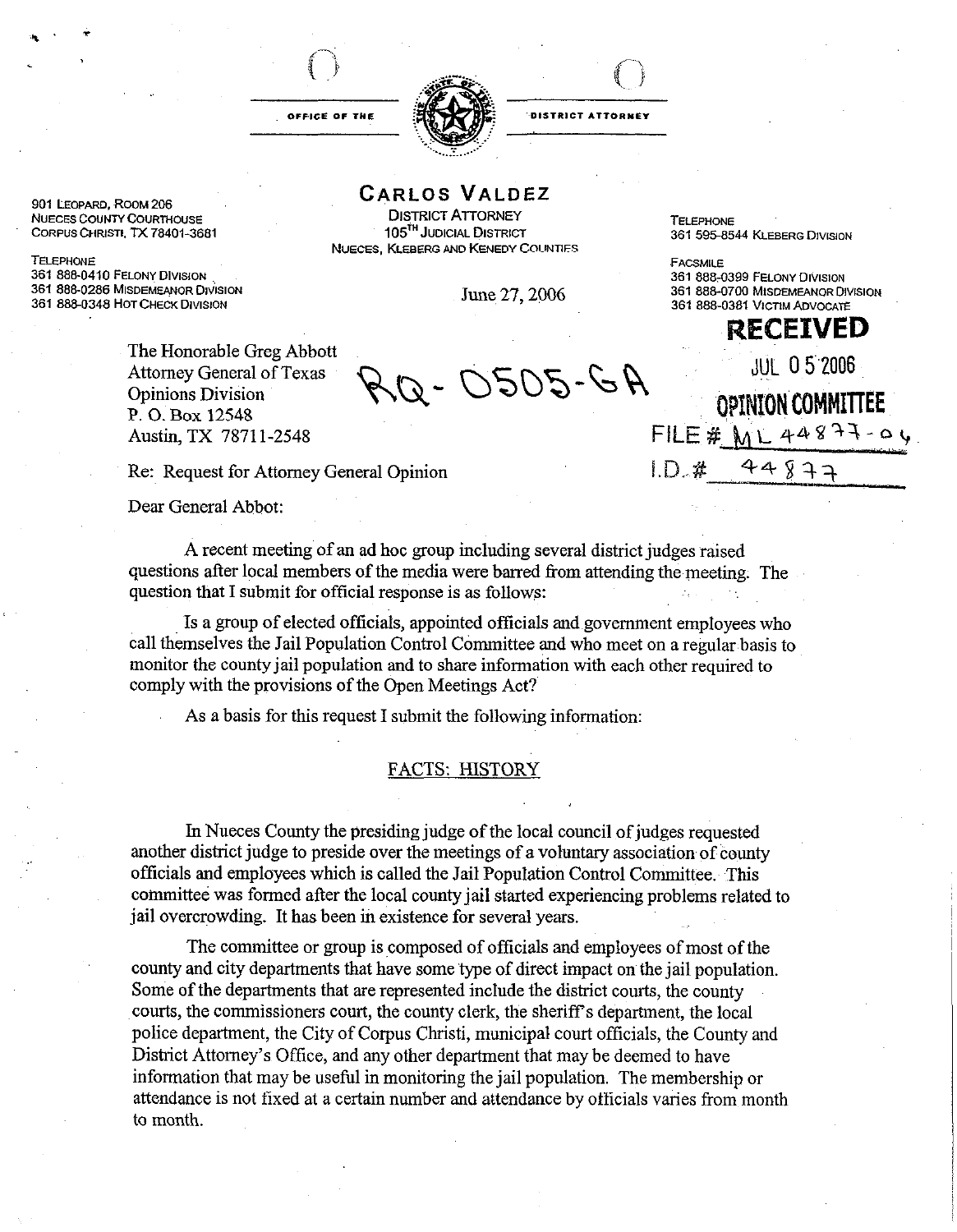The group meets on a monthly basis and the sole purpose for the meetings is to share information about the jail population and to monitor the population to avoid problems. The different departments represented at any particular meeting will share whatever information is considered important in trying to monitor and control the jail population. The group has no supervisory power over anybody. They cannot issue any orders nor do they have any enforcement or quasi-judicial authority over anybody. Their sole responsibility is to monitor the jail population by the sharing of information. Meetings are attended by whoever may to available at the time of the meeting.

## FACTS: CONTROVERSY

On June 20,2006 the district judge who presides'at meetings of the Jail Population Control Committee convened a meeting of the group and invited only the district judges and the sheriff. In attendance were all of the district judges of Nueces County who had been made aware of a serious public controversy involving the living conditions at the jail. The primary purpose of the meeting was to share information (photographs) that had been received from a federal district judge. The photographs were allegedly depictions of living conditions at the jail. The photographs were obtained by one state district judge from the federal district judge with a notation that read, "Not for media distribution as security might be compromised." The meeting was attended almost exclusively by the judges but also included the county sheriff as well as the chief deputy.

The local media appeared at the meeting and requested to be allowed to attend the meeting. The presiding judge denied their request and held a portion of the meeting behind closed doors, That action prompted a complaint from the local media, and pursuant thereto, this request for a clarification of the status of the group. I enclose herewith a copy of the complaint (with attachments) and copies of newspaper articles dealing with the controversy in question.

## DISCUSSION

Questions regarding a group of judges or other public officials meeting to discuss public issues have been addressed before and the differences in circumstances has resulted in a variance of responses.

In Attorney General opinion DM-395 a question arose when the Harris County Committee of District and Statutory Judges met to participate in the management of the Harris County Community Supervision and Corrections Department. The question was narrowed to the issue of whether the committee in question was a "governmental body" as that term is defined in the Open Meetings Act.

Relying on the definition of a "special district" as set out by the Austin court of appeals in Sierra Club v. Austin Transportation Study Policy Advisorv Committee. 746 S. W. 2D 298 (Tx App. – Austin 1988), the Attorney General opined that the Community Supervision and Corrections Department would come within the definition of "Special District" and that the judges supervising the CSCD would be a "governing body" of such special district and therefore would be covered by the requirements of the open meetings act. The summary of the determination however is limited as follows, "The meetings of judges to perform statutory functions with respect to the management of a Community